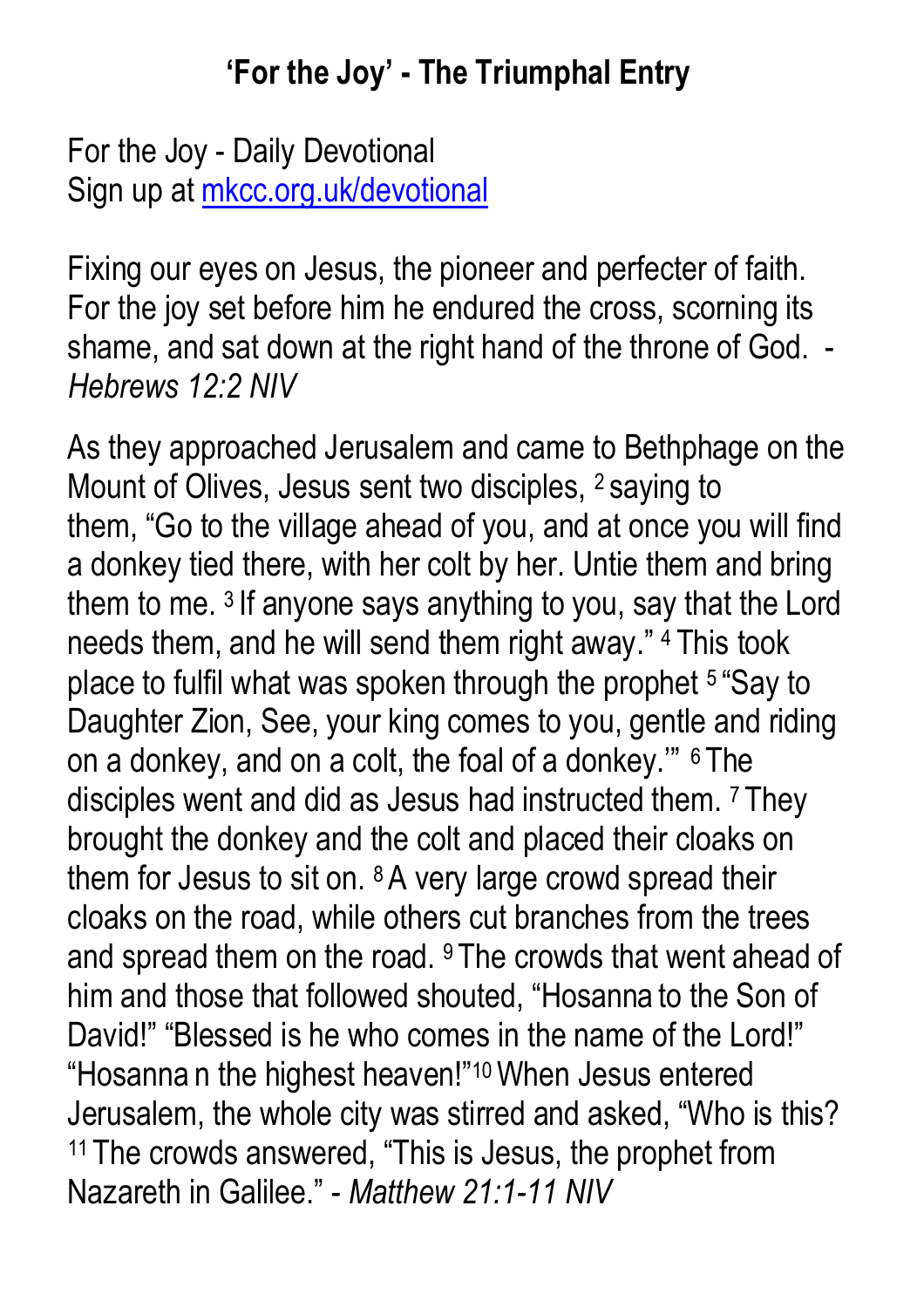"Rejoice greatly, O Daughter of Zion! Shout aloud, O Daughter of Jerusalem! Behold, your king is coming to you; righteous and having salvation is He, humble and mounted on a donkey, on a colt, the foal of a donkey" - *Zechariah 9:9 NIV*

### **There are three things we see:**

## **1. Jesus presents himself as Messiah**

## **He fulfils Old Testament prophecy**

<sup>4</sup> This took place to fulfil what was spoken through the prophet <sup>5</sup> "Say to Daughter Zion, See, your king comes to you, gentle and riding on a donkey, and on a colt, the foal of a donkey.'" <sup>6</sup> The disciples went and did as Jesus had instructed them. - *Matthew 21:4-6 NIV*

"Go to the village ahead of you, and at once you will find a donkey tied there, with her colt by her. Untie them and bring them to me.

### **He calls himself "Lord"**

<sup>3</sup> If anyone says anything to you, say that **the Lord** needs them, and he will send them right away." - *Matthew 21:3 NIV*

"The LORD says to my Lord: 'Sit at my right hand until I make your enemies a footstool for your feet.'" - *Psalm 110:1 NIV*

# **2. The people proclaim Jesus as Messiah**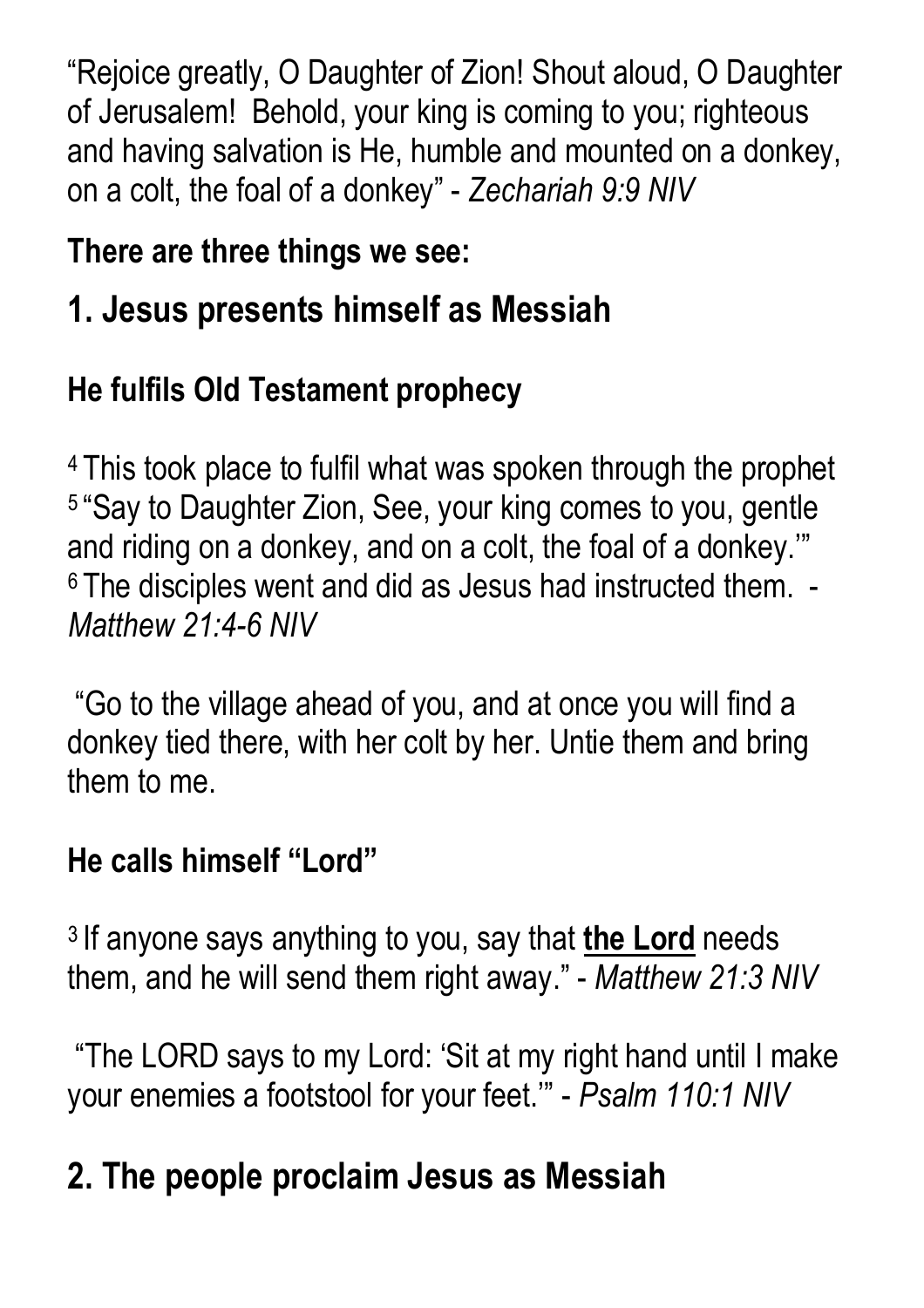<sup>7</sup> They brought the donkey and the colt and placed their cloaks on them for Jesus to sit on. <sup>8</sup> A very large crowd spread their cloaks on the road, while others cut branches from the trees and spread them on the road. - *Matthew 21:7-8 NIV*

### **They spread their cloaks before him** .

### **They shout his praises**!

<sup>9</sup> The crowds that went ahead of him and those that followed shouted, "Hosanna to the Son of David!" "Blessed is he who comes in the name of the Lord!" "Hosanna in the highest heaven!" -*Matthew 21:9 NIV*

"This is the day the LORD has made; let us rejoice and be glad in it. O LORD, **save us;** O LORD, grant us success. Blessed is he who comes in the name of the LORD." - *Psalm 118:24-26 NIV*

## **3. Jesus accepts their praise of him as Messiah**

'Some of the Pharisees in the crowd said to Jesus, "Teacher, rebuke your disciples! "40 "I tell you," he replied, "if they keep quiet, the stones will cry out." - *Luke 19:39-40 NIV*

## **The Pharisees object to the people's praise of Jesus**!

#### **Jesus affirms the people's praise**